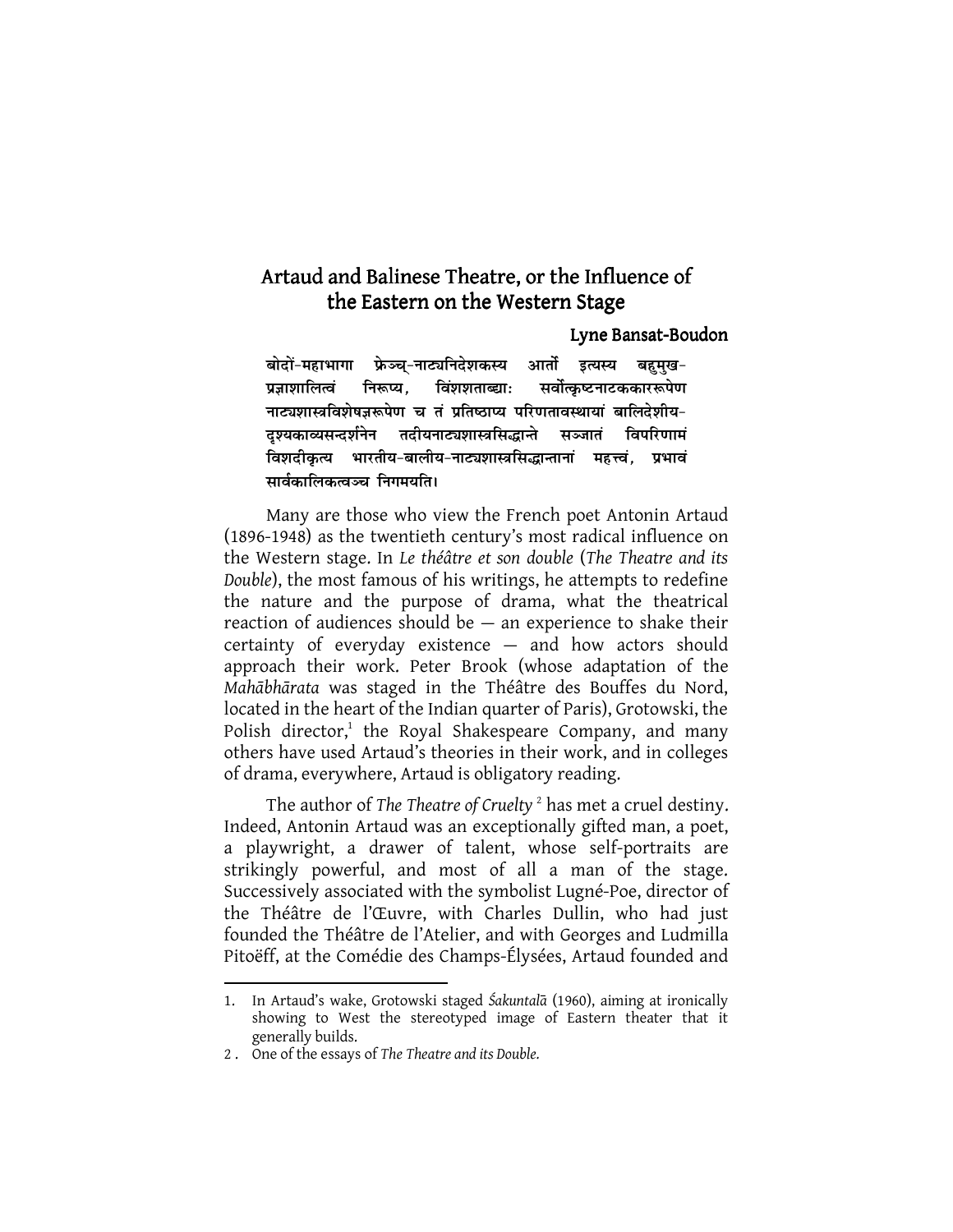directed in 1926-28 the Théâtre Alfred Jarry (after the name of the founder of the Absurd Theatre). To the activities of theatre director and playwright (his adaptation of Shelley's *The Cenci* premiered in 1935), Artaud adds those of theoretician (*The Theatre and its Double*) and of actor in theatre and movies: notably, he appeared, in 1927, as Marat in Abel Gance's 'epic film', *Napoléon*, in 1928, in Carl Theodor Dreyer's *The Passion of Joan of Arc*, in the role of the monk Massieu, and, in 1935, in Gance's *Lucrèce Borgia*, as Savonarole, the vehement and doomed prophet — all 'ignited' roles. Although Simone Breton describes him as an actor 'beautiful as a wave, moving as a catastrophe',<sup>1</sup> he was also harshly criticised for the excesses of his acting, what was seen as the 'suracuité de son interprétation'.

Yet, in spite of so many talents, or, perhaps, because of them, Artaud suffered from nervous troubles, that is to say, from a bordering on insanity, which varied in degree and form throughout his life, taking him from asylum to asylum, till his death.

Although he associated for some time with the twentieth century's surrealist movement, he was too independent a spirit to remain linked with any school of thought. His only lasting link was with symbolist theatre (which appeared in France at the very end of the nineteenth century). In the light of my familiarity with Indian and Western aesthetics, it appears to me that symbolist theatre shares more than one feature with the aesthetics of Indian drama, although neither the theoreticians of the symbolist movement nor Artaud were aware of it. It may be noted, nevertheless, that, in their search for a genuine, archaic and ideal drama, the Symbolists included an Indian drama in their repertory, the *Mr̥cchakaṭika*̄, the best-known Indian play, to Western minds, after *Śakuntalā*. 2

In 1931, Artaud attended a performance of Balinese theatre, given in Paris at the occasion of the Colonial Exhibition. It was, for Artaud, an aesthetic shock, from which proceeded all his

<sup>1.</sup> Letter of Simone Breton to Denise Naville, dated 3rd october 1924, in Henri Béhar, *André Breton, le grand indésirable*, Paris: Fayard, 2005.

<sup>2.</sup> On symbolist theatre, see Jacques Robichez, *Le symbolisme au théâtre. Lugné-Poe et les débuts de l'Œuvre*. Paris: L'Arche, 1957.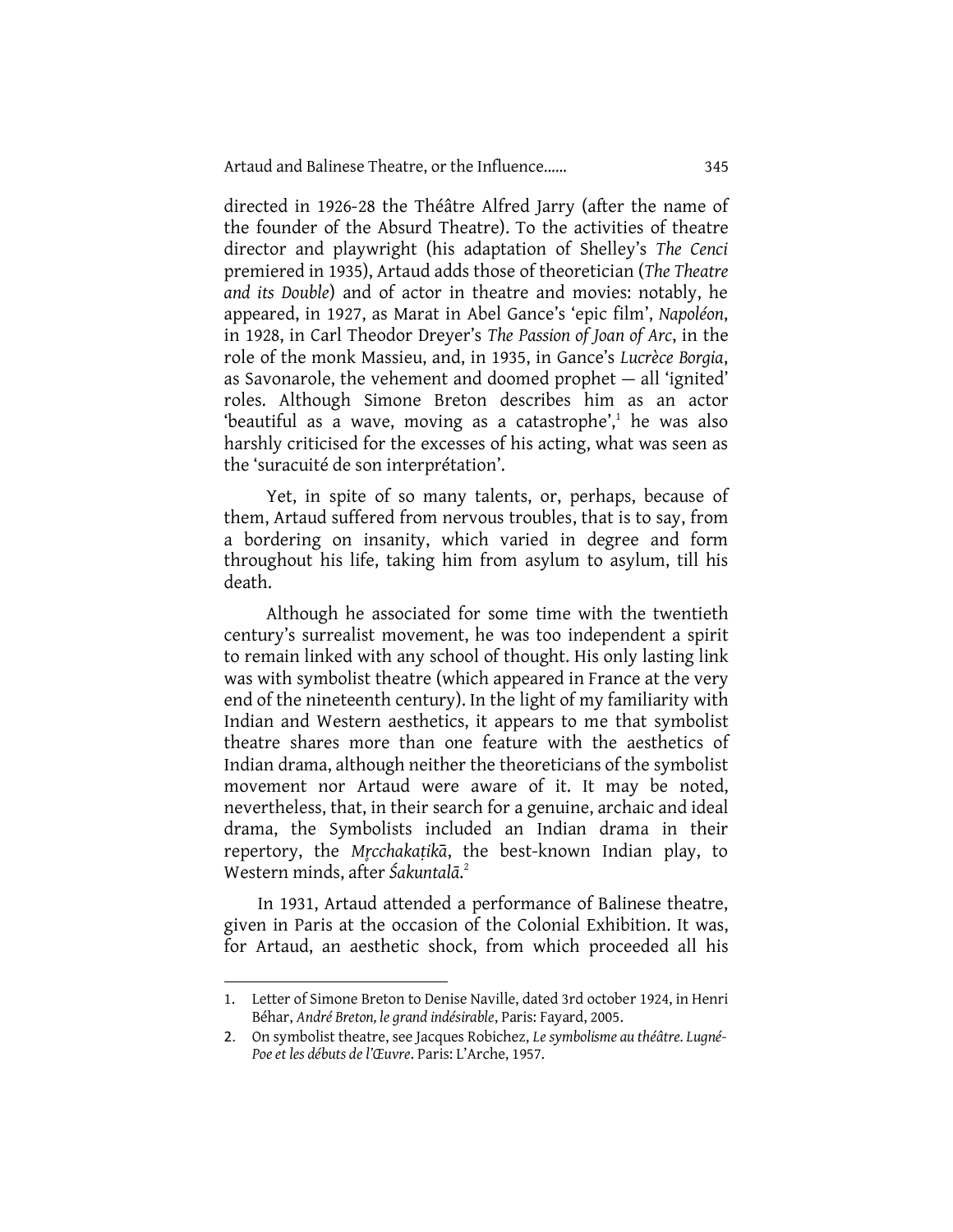reflexion on theatre. In fact, his article entitled 'Sur le théâtre balinais' ('On the Balinese Theatre') is the first of all the essays which Artaud will later publish under the title of *The Theatre and its Double, his magnum opus, in 1938.*<sup>1</sup>

 Thus, it can be said that Balinese theatre has been the catalyst of Artaud's thinking on theatre. Artaud pays a vibrant homage to the performance:

The first Balinese theatre presentation derives from dance, singing, mime and music — but extraordinarily little from psychological theatre such as we understand it in Europe, reestablishing theatre, from a hallucinatory and fearful angle, on a purely independent, creative level.

Even though Artaud's text, which is as much a poem as a manifesto, reiterates his condemnation of contemporary Western theatre as verbal (i.e. verbose) and psychological (what Peter Brook will later call the 'deadly theatre'), yet, the emphasis is put on what had struck Artaud as corresponding to his own vision of 'real' theatre: 1) the idea of a pure theatre in which staging is preeminent; 2) the creation of a new physical language based on 'signs': the actors being no longer thought of as verbal articulators but as 'spiritual signs' and 'living hieroglyphs'; 3) a mental alchemy transforming a state of mind into an abstract gesture; 4) the spontaneous improvisation replaced by a mathematical precision extremely controled and extremely ancient; 5) the requirement of extreme convention; 6) a theatre both popular and spiritual, akin to ritual; 7) the need of total theatre.

l

<sup>1.</sup> It contains: 1) 'Le Théâtre et la peste' ('Theatre and the Plague') 1933; 2) 'La Mise en scène et la métaphysique' ('Production and Metaphysics') December 1931; 3) 'Le Théâtre alchimique' ('The Alchemic Theatre') 1932; 4) 'Sur le théâtre balinais' ('On the Balinese Theatre') October 1931; 5) 'Le Théâtre oriental et le théâtre occidental' ('Eastern and Western Theatre') between 1932 and 1935; 6) 'En Finir avec les chefs-d'œuvre' ('No More Masterpieces') 1933; 7) 'Théâtre et cruauté' ('Theatre and Cruelty') May 1933; 8) 'Le Théâtre de la cruauté' [premier manifeste] ('The Theatre of Cruelty' [First Manifesto]) 1932; 9) 'Deux Lettres sur la cruauté' ('Two letters on Cruelty'); 10) 'Le Théâtre de la cruauté' [second manifeste] ('The Theatre of Cruelty' [Second Manifesto]) 1933; 11) 'Un Athlétisme affectif ' ('An Affective Athleticism') 1935; 12) 'Le Théâtre de Séraphin' ('Seraphim's Theatre') 1936.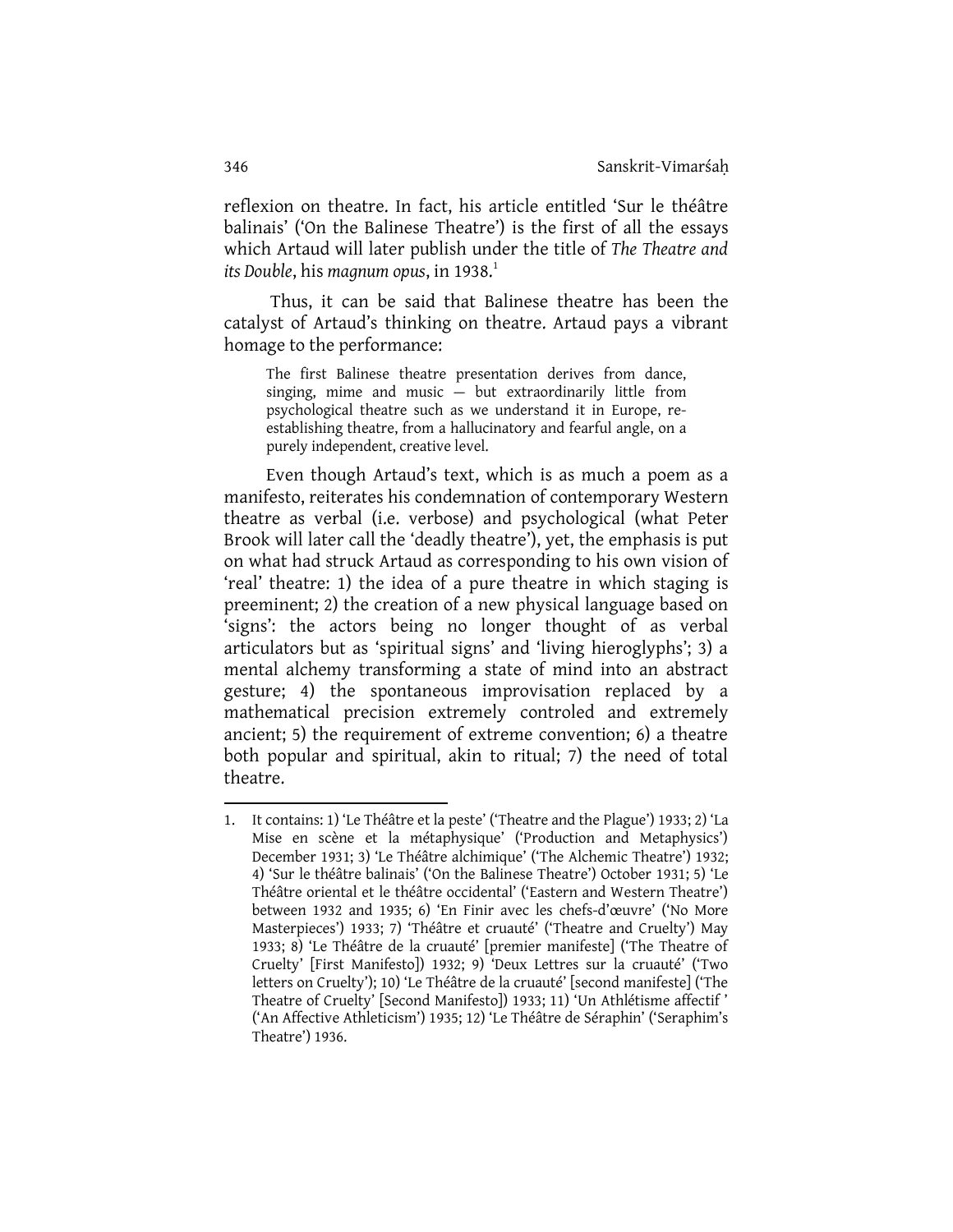From now on, I will extensively quote Artaud, in translation — an arduous task, for his words are those of a poet endowed with a sharp vision, words unusually suited to his unprecedented vision. What strikes the reader of Artaud who is aware of Eastern theatre, whether Balinese or Indian, is the soundness of Artaud's intuitions and his deep and immediate understanding of a form that was quite new to him.

I will start with a long description in which Artaud manifests the acute sensitivity of a spectator who is also a poet:

In fact the strange thing about all these gestures, these angular, sudden, jerky postures, these syncopated inflexions formed at the back of the throat, these musical phrases cut short, the sharded flights, rustling branches, hollow drum sounds, robot creaking, dances of animated puppets, is that: through the maze of gestures, postures, airborne cries, through their gyrations and turns, leaving not even the smallest area of stage space unused, the meaning of a new bodily language no longer based on words but on signs emerges. Those actors with their geometrical robes look like *living hieroglyphs*. 1

And, Artaud continues :

l

These spiritual signs have an exact meaning that only strikes one intuitively, but violently enough to make any translation into logical, discursive language useless.

Here, for the first time, the seminal concept of Cruelty appears, with the adverb 'violently'. Cruelty, the favorite concept of Artaud, is but the 'violence' inherent in true theatre, which permits us to discover the reality under, or above, reality. Thus Artaud observes in the *First Manifesto for a Theatre of Cruelty* (1932):

No theatre is possible without an element of cruelty as its basis. In our present state of degeneration, it is through our skin that metaphysics will enter our minds.

As already alluded to in his text on the Balinese Theatre ('… re-establishing theatre, from a hallucinatory and fearful angle

<sup>1.</sup> From now on I am emphasising Artaud's key-words or key-sentences by means of italics. The English translation with postface by Calder Publications (*The Theatre and its Double: Essays by Antonin Artaud: Translated by Victor Corti*, London: Calder Publications, 1970) has been a useful reading wherefrom I have borrowed several translations of Artaud's texts, sometimes with emendations.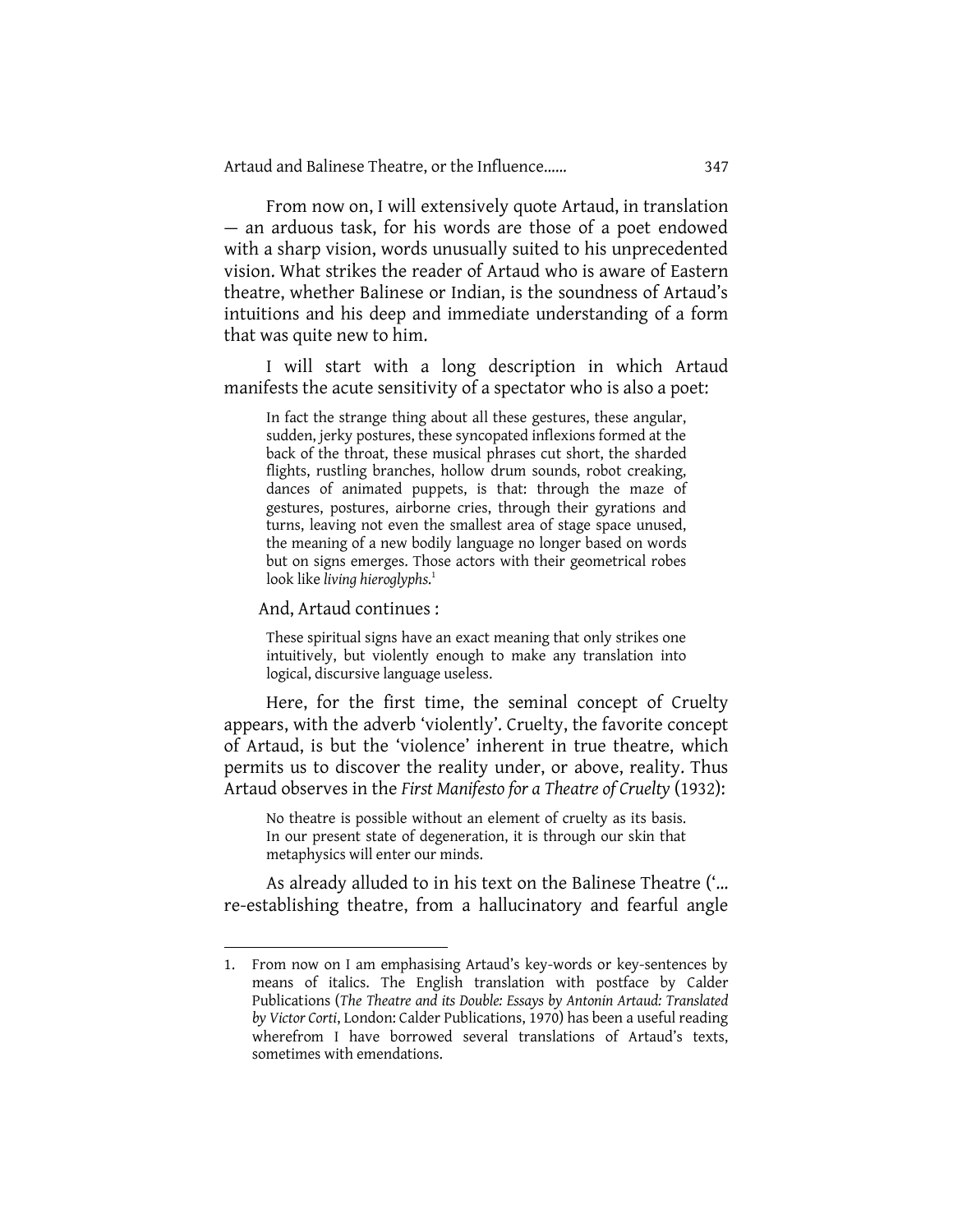…'), Artaud wishes to awake in the spectator a state of hallucination and fear, to 'bring him face to face with an action, but without practical consequences'.

Thus Artaud contrasts reality and realism: realism being condemned as the essence of Western theatre; reality, specially, a higher reality, or the highest, being celebrated as the essence of Eastern theatre. In other words, Western theatre is physical, Eastern theatre metaphysical, inasmuch as it 'impos[es] on our minds something like the idea of a metaphysics coined from a new usage of gestures and speech'.

I will limit myself to quoting passages in which Artaud's analysis corresponds strikingly to Indian dramatic aesthetics, which is even more remarkable inasmuch as he knew little or nothing about Indian dramatic theory — unless it was through the intermediary of his friend René Daumal. The surrealist poet, who had taught himself Sanskrit, indeed brought out in 1935 a translation of a passage in the first chapter of the *Nāṭyaśāstra*, which recounts the origin of Indian theater.<sup>1</sup> Was any of this earlier discussed with Artaud? This, of course, is nothing but speculation, and it detracts not a bit from the power of Artaud's insights.

However that may be, one has the feeling, while reading *The Theatre and its double*, that the Indian universe inhabits a part of Artaud's imagination, as might indicate, for example, his notion of the actor as an 'affective athlete<sup>2</sup> the basis of whose performance is breath control — a notion that perhaps reflects the influence of another of Artaud's contemporaries, René Guénon.

Thus I will attempt to show how the dramatic principles that Artaud has derived from Balinese theatre correspond to the strictures of Indian dramatic theory. For instance, a statement such as: 'The play does not develop through the sentiments but through states of mind, themselves ossified and reduced into gestures that are outlines' seems to echo Indian aesthetics, as applied to drama, namely the notion that *rasa*s, which are the

<sup>1.</sup> *L'origine du théâtre de Bharata*, written in 1935, published in *Bharata: L'origine du Théâtre. La Poésie et la Musique en Inde*. Paris: Gallimard, 1970.

<sup>2.</sup> See 'An Affective Athletism' in *The Theatre and its double*.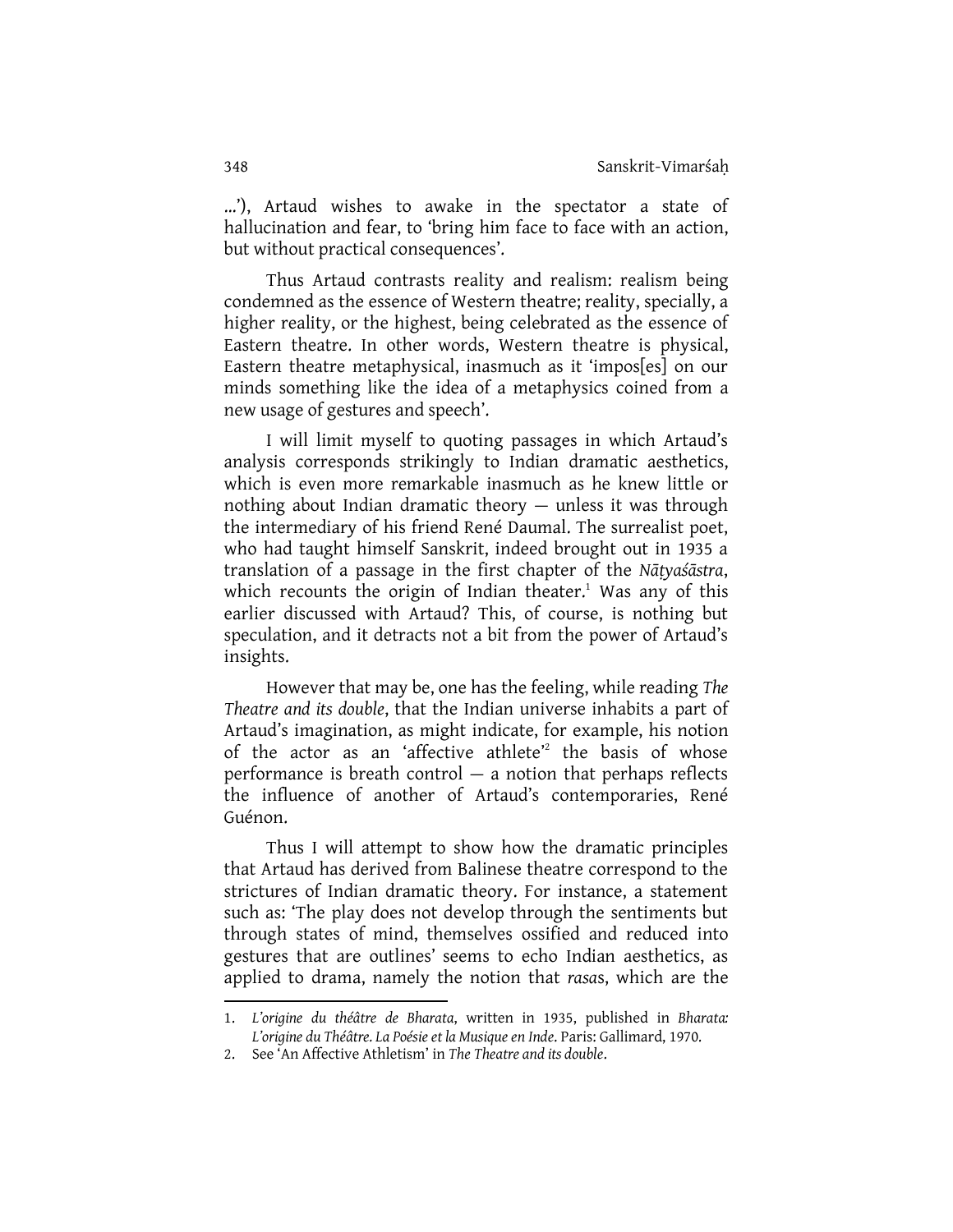sublimated *bhāva*s of ordinary life, are to be translated into *abhinaya*. 1

Not only has he recognised the formal perfection of the Balinese performance, that is, the perfection of its bodily gestures and facial renderings, but he has intuitively discovered the spiritual fountain from which emerges such a notion of gesture; in Indian terms, he has discovered the *sāttvikābhinaya* underlying the *āṅgikābhinaya.*<sup>2</sup> Likewise, he has understood that such a refined and conventional art is the product of a tradition:

One of the reasons for our delight in this *faultless* show lies precisely in the use these actors make of an exact amount of assured gesture, tried and tested mime coming in at the appointed place, and even more [and here comes the notion of *sāttvikābhinaya*] in the *spiritual clothing* [in French: 'enrobement spirituel'], that is, in the deep shaded study which governs the elaboration of those mimics, of those effective signs, giving us the impression that their effectiveness has not become weakened *over the centuries*.

And, about convention, Artaud rightly observes :

The Balinese theatre, with gestures and a variety of mime to suit all occasions in life reinstate the superior value of theatre conventions, demonstrate the effectiveness and greater active value of a certain number of well-learnt and above all masterfully applied conventions.

I should add that the description applies as well to the very elaborate system of Indian dramatic conventions (*dharmı̄*), as expounded in the *Nāṭyaśāstra* (thirteenth chapter). There are two orders of convention, the *nāṭyadharmı*̄ presenting a higher degree of stylisation than the *lokadharmı*̄. 3

One can marvel at such lucidity. A few hours performance is enough to understand that such a codified art, from which improvisation appears to be excluded, far from being dry and hollow repetition, becomes all the more vivid, deriving its

<sup>1.</sup> On this process and the four registers of the *abhinaya*, see Lyne Bansat-Boudon, *Poétique du théâtre indien: Lectures du Nāṭyasá̄stra*. Paris: Ecole Française d'Extrême-Orient (Publ. EFEO 169), 1992: 109-117, 145-155.

<sup>2.</sup> On the *sāttvikābhinaya*, see Lyne Bansat-Boudon, *op. cit.*: 148.

<sup>3.</sup> On the two *dharmı̄*s, see Lyne Bansat-Boudon, *op. cit.*: 155-169.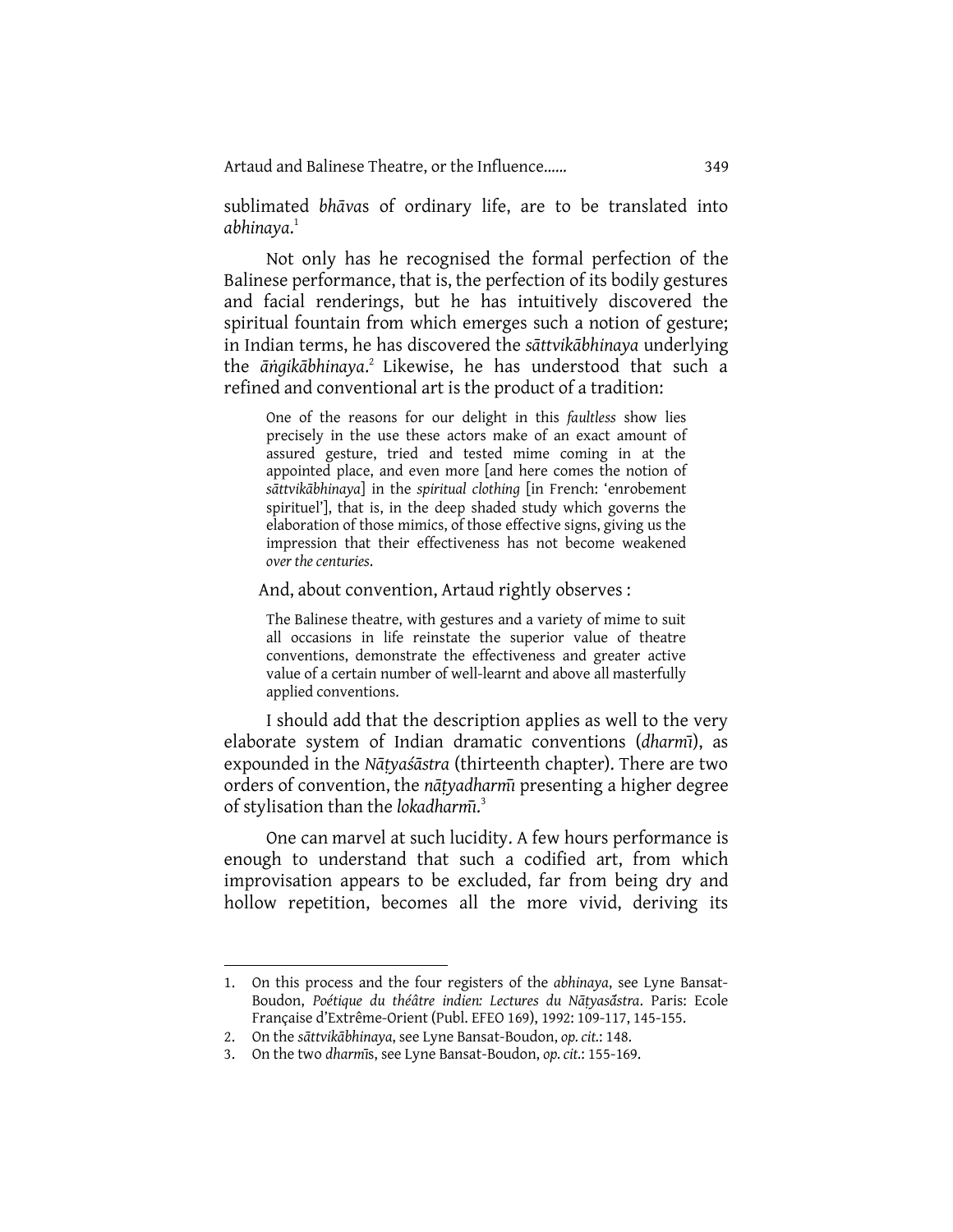wonderful richness and variety from stability itself. Artaud concludes:

We get a marvellous feeling of richness, fantasy, and bounteous lavishness emanating from this show regulated with a maddeningly awareness of the details.

In the same way, Artaud has grasped the main feature of this theatre: it is total theatre, as Indian drama also is  $1 - a$ concept that, from now on, Artaud will make his own, and which he will try to put into practice, as well as will also his 'postmodern' followers. How aptly he speaks of the correlations manifested in the Balinese presentation!:

The most imperious correlations burst forth from sight to earing, from intellect to sensitivity, from a character's gesture to the evocation of a plant's movements through the aid of the cry of a musical instrument.

And he concludes with an encomium of Eastern theatre, which is, at the same time, a condemnation of the Western:

Our theatre has never grasped this gestured metaphysics nor known how to make use of music for so direct, so concrete, dramatic purposes. *Our purely verbal theatre, unaware of the sum total of theatre*, that is, of everything that exists spatially, that is measured and circumscribed in space, having spatial density — I mean: movements, forms, colours, vibrations, postures, shouts —, *that theatre of ours could learn a lesson in spirituality from the Balinese theatre* with regard to what is indeterminable and depends on the mind's suggestive power.

I will stop my quotations here. As I have attempted to show, the triumph of the Balinese theatre celebrated by Artaud is to from extent that of Indian theatre as well. Whatever may be the historical relation of Balinese to Indian theatre, it is indubitable that they share the same principles, conventions, and the same idea of what makes for good theatre. Conceived as total art, theatre participates in and derives from a tradition which privileges a relaxed sense of time, an extreme artificiality of

l

<sup>1</sup>. On Indian drama as total theatre — text and acting, associated with song, music and dance — and the corresponding myth of origin, see Lyne Bansat-Boudon (ed.), *Théâtre de l'Inde ancienne*. Paris: Gallimard (Bibliothèque de La Pléiade), 2006: xxxiv-xxxv.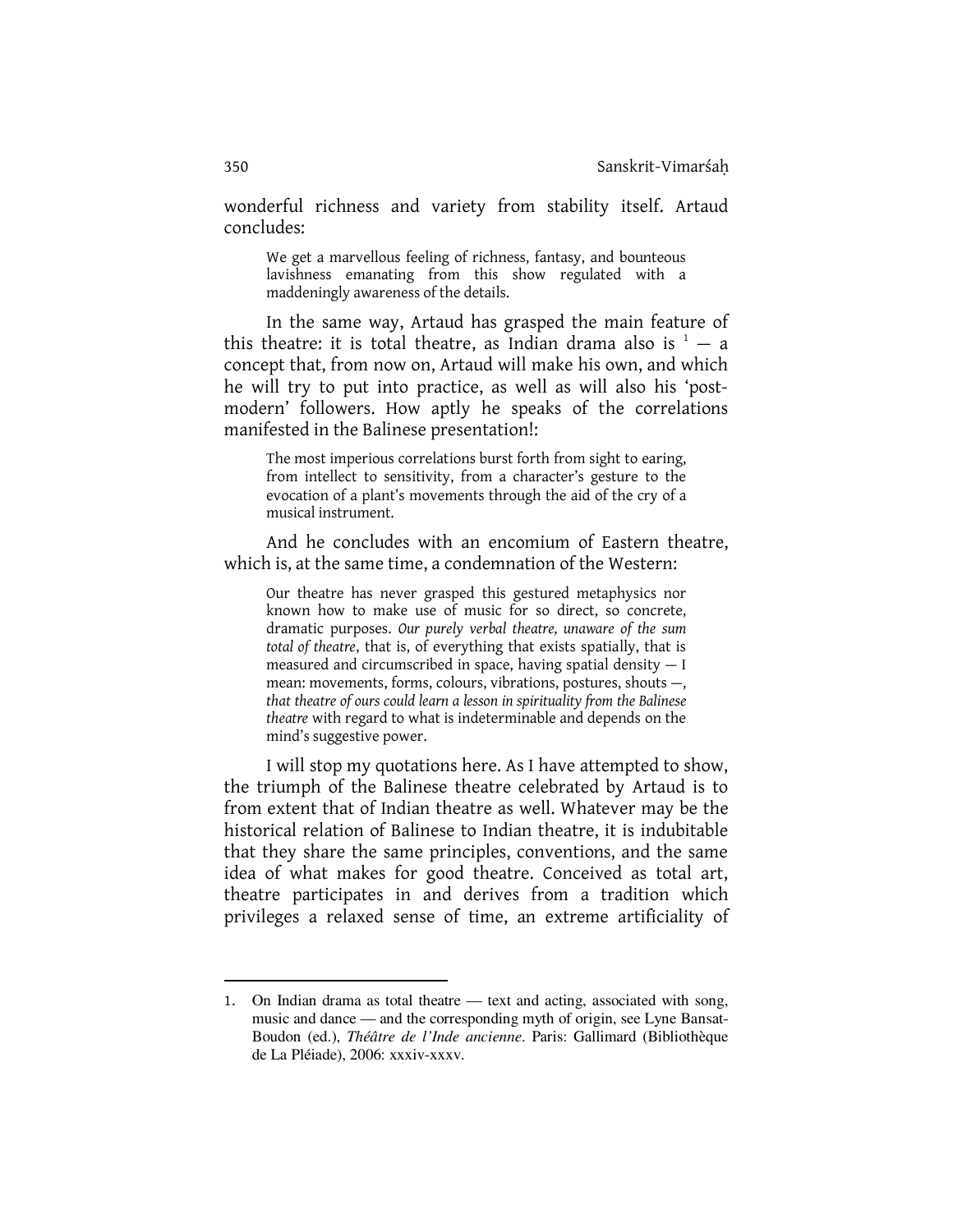convention, and reserves a crucial place for the techniques of acting.

This Balinese presentation was not the first appearance of Eastern theatre in France. Already, on the occasion of the Universal Exhibition of 1889, a troup of Javanese dancers gave performances in Paris. In 1906, Auguste Rodin, the famous sculptor, painted a Cambodian danseuse, a painting which anticipates Artaud's apt description twenty-five years later of the Balinese practice. Yet, the true meeting of Eastern and Western theatre awaited Artaud, his poetical vision and theoretical insight.

Let us recapitulate what Artaud retained from witnessing the Balinese theatre as he attempted to build his theory for renewing the Western stage. Theatre should be a theatre of exaggerated theatricality, making use of extreme convention, of stylised gestures, of masks, of shouts rather than words, a 'théâtre de la démesure' (as it is formulated in French), that is, a theatre of exaggeration, which paradoxically would be regulated excess, a theatre which is nothing but the actor, which can do without everything but the actor (that is, which can do without settings, props, etc.), a theatre in which the actor signifies — 'makes sign', or, in other words, makes sense.

Such was the impulsion given to Artaud's thought by the Balinese theatre. Yet, the introduction of cruelty makes Artaud's conception of theatre altogether original and distinct from the Eastern. A cruelty which is also that of his own destiny  $-$  his 'insanity'  $-$  as well as that of his time and place  $-$  Europe between the wars, source of the atrocities that will follow.

Could such a high idea of theatre be put into practice in the West? Wasn't it doomed to fail, just as failed, at the turn of the nineteenth and twentieth centuries, the symbolist ideal of 'pure theatre'?

Contrary to expectation, Artaud's demanding idea of theatre not only survived, but has a long and vivid posterity, mainly due to three concepts: the concept of total theatre, that of a theatre of cruelty, and that of a curative, that is, cathartic, theatre, able to disturb all routine, to reveal the true reality, to lance abscesses, as the metaphor of the plague does for Artaud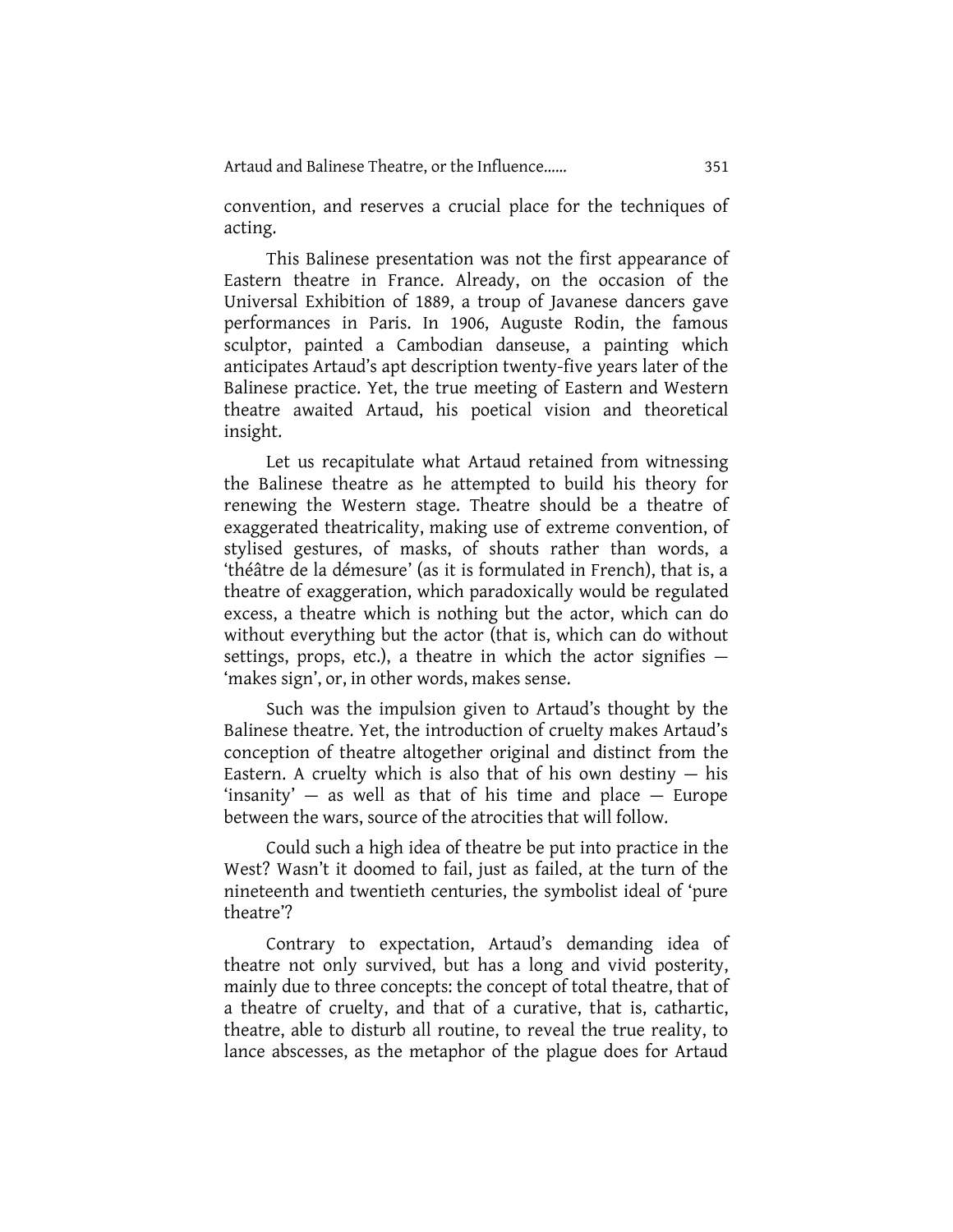(see 'Theatre and the Plague'). It is in this way that Artaud renews Aristotle's concept of *catharsis*.

In the twentieth century, a body of critical and evaluative writing has developed which examines drama in all its aspects, especially its role as a factor in human evolution and as enriching life. Shaw, Stanislavsky, Piscator, Brecht, Grotowski, Kantor, Brook, are only a few of those who have written about the theatre, but no one has been more wide-ranging and powerful as Artaud — whose work and ideas have, incidentally, much influenced the last three named. According to Artaud, the fascination of the theatre, condemned by Saint-Augustine because of its power to drive men mad, lies in its ability to change the course of events: mankind prefers to live in an illusory world of security, believing that the fabric of social living and an ordered society protect it from the terrors of the unknown. The role of theatre must be to shake us out of our complacency and delusions of security.

The phrase most often associated with Artaud is the 'Theatre of Cruelty', title of a central chapter of *The Theatre and its Double*. Artaud's followers have tried to put this concept into practice. For instance, Peter Brook's 'Theatre of Cruelty' season, in 1964, gave London a taste of Artaudian theatre in its most didactic form. Theatre is pure poetry, disorientating the public from the certainties of everyday existence and taking them away. Artaud's notion is that the theatre must above all concern itself with subject matter that is relevant to its time, and not only not ignore the horrors of the moment, but, if possible, portray them as even more horrible, with the aid of imagination. This means that acting styles must be extremely physical, as primitive as possible in showing the essential brutishness of man.

On the other hand, Artaud's theatre is total theatre, a concept also envisaged by Piscator, Brecht and Claudel. In France, Jean-Louis Barrault, as actor and director, brought to the stage that total theatre, although without retaining its dimension of cruelty. Peter Brook, usually working with more limited means and a polyglot multi-ethnic company of actors, has created his own versions of total theatre, mainly by following the basic Artaudian principle of disturbing the audience's complacent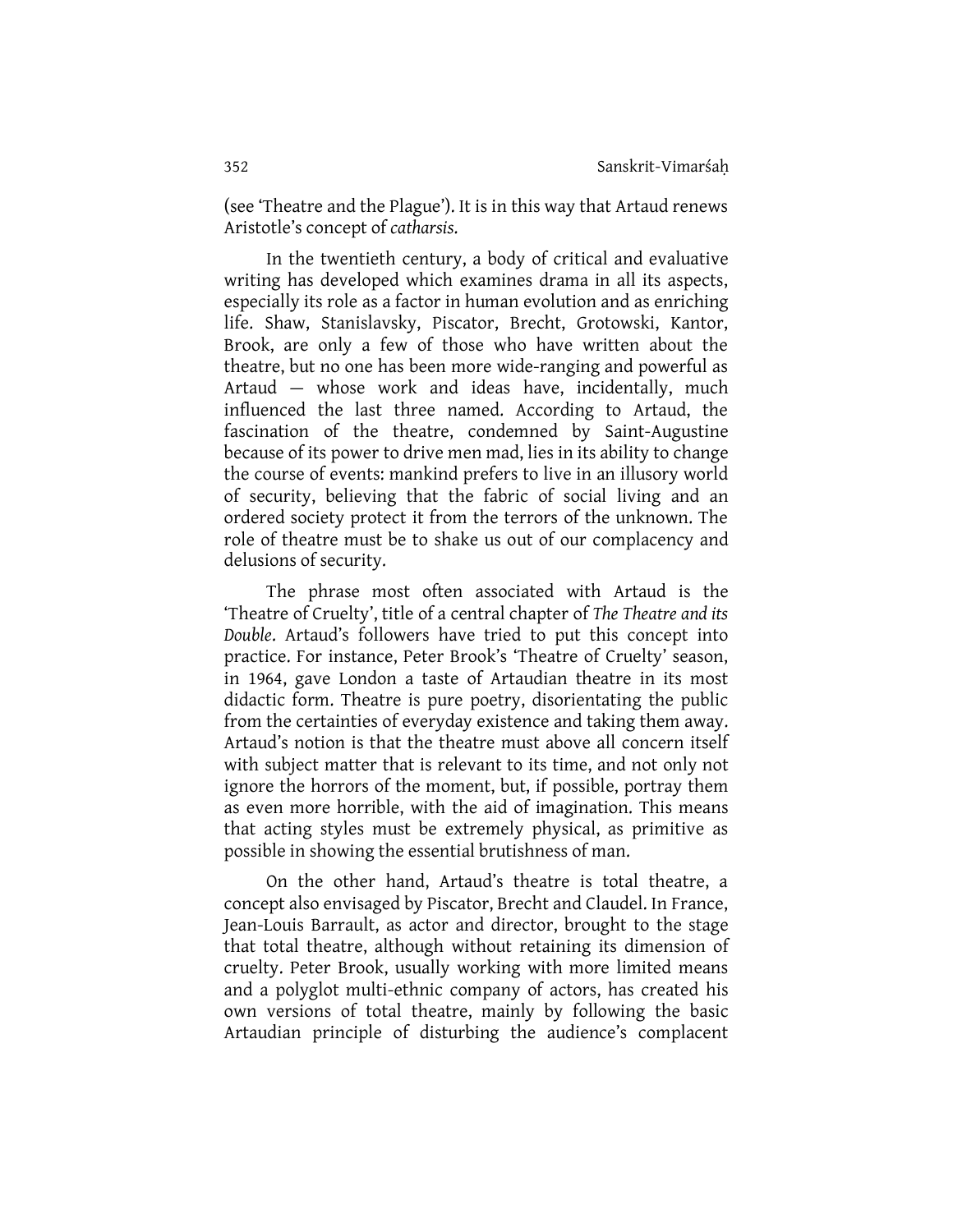certainty that it is just sitting in a theatre watching a play. Before he moved to France, there was often vociferous political objection from parts of the British public and the tabloid press, especially to his 'Theatre of Cruelty' season and such plays as *Marat/Sade* and *US*, the latter an attack on the American conduct of the Vietnam war. There have also been other 'Artaudian' companies, such as Julian Beck's Living Theatre.

Artaud's theatrical ideas, when put into practice, have the effect of galvanising the audience, making it more alive and aware, sometimes politicising it, but above all bringing an element of magic into life, with pure poetry as its major component. Beckett, Ionesco and the later 'Absurdist' playwrights such as Fernando Arrabal owe something to Artaud as do the directors associated with total and poetic theatre.

In a century that has known unparalleled savagery, the concept of cruelty as a means of artistic concentration should not be so alien or difficult to understand. It is not (or not just) a matter of bloodshed or sadism, crucified flesh or martyred enemies, but rather, in Artaud's words, of a 'strict control and submission to necessity'.

Artaud's aim was to take the theatre out of the context of mere entertainment and into that of education, or rather initiation into a higher spiritual reality. $<sup>1</sup>$  It is in this sense that</sup> Jane Goodall has considered Artaud a modern Gnostic. $^2$ 

The discovery of Eastern theatre was decisive for Artaud's theories, and Artaud retained as principles of his 'Theatre of Cruelty' features which we know to be characteristic of the Balinese theatre. Yet Artaud's theatre is cruel, in the sense that such cruelty proceeds from a tragic vision of man and the universe, a tragic vision which is altogether unknown in Asian theatre, whether Indonesian or Indian.<sup>3</sup> As a theorist on theatre, Artaud remains, in spite of his extreme sensitivity to other forms

l

<sup>1.</sup> For Artaud's followers, that higher reality was mainly political.

<sup>2</sup>. Jane Goodall, *Artaud and the Gnostic Drama*. Oxford: Clarendon Press; New York: Oxford University Press, 1994.

<sup>3.</sup> On the absence of tragedy in Indian drama, see Lyne Bansat-Boudon (ed.), *Théâtre de l'Inde ancienne*. Paris: Gallimard (Bibliothèque de La Pléiade), 2006: XLIII-XLVII and 1190-1192 (Notice on Bhāsa).